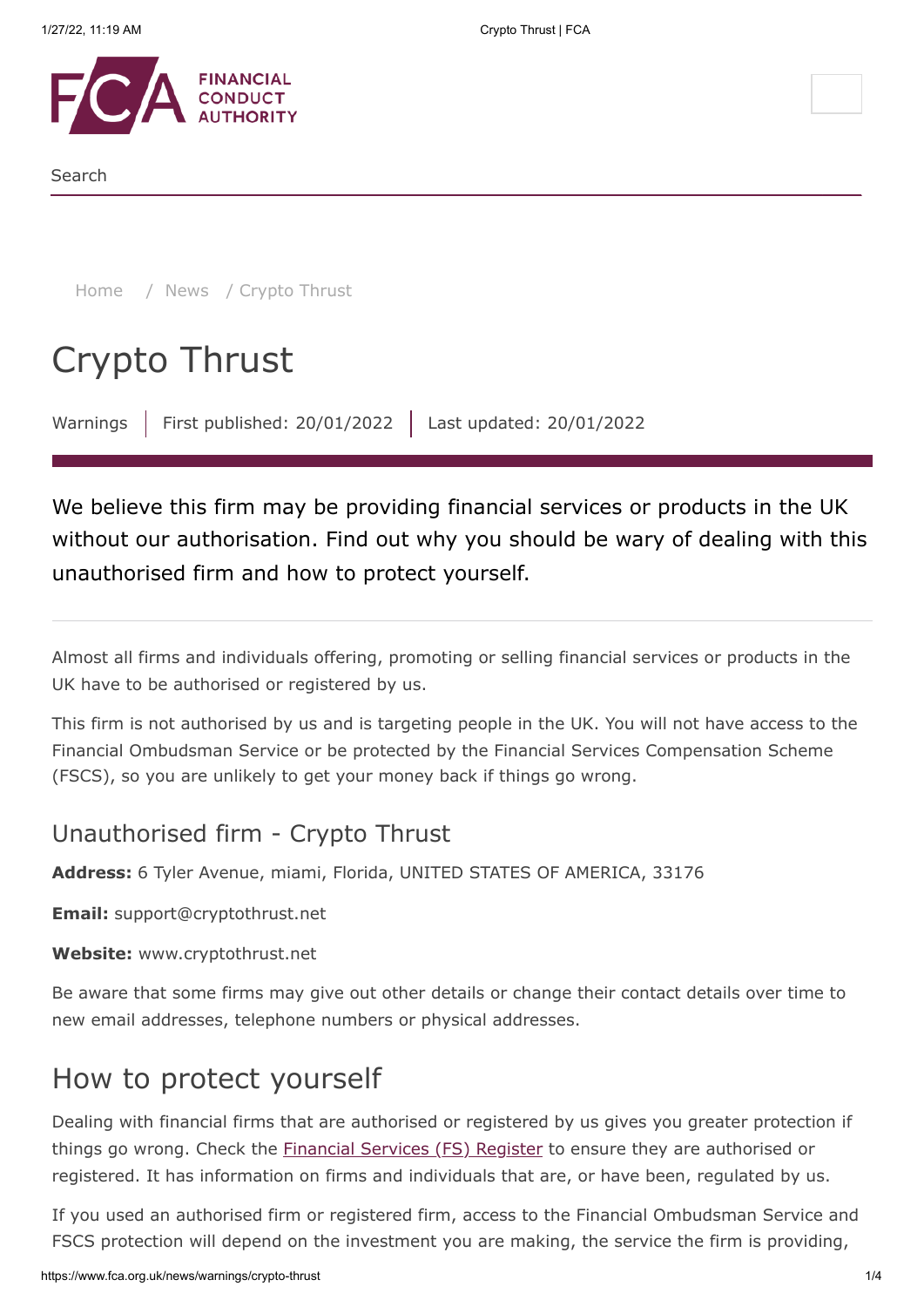and the permissions the firm has. If you would like further information about protection, the authorised or registered firm should be able to help.

If a firm does not appear on the FS Register but claims it does, contact our Consumer Helpline on 0800 111 6768.

There are more steps you should take to [protect yourself from scams](https://www.fca.org.uk/consumers/avoid-scams-unauthorised-firms).

# Report an unauthorised firm

If you think you have been approached by an unauthorised firm, you should contact our Consumer Helpline on 0800 111 6768. If you have been approached by a scam firm, then please visit our [contact us page.](https://www.fca.org.uk/contact)

### Was this page helpful?

Yes No

Submit Feedback

Share page

[More information](#page-1-0)

<span id="page-1-0"></span>[Check the Register](https://register.fca.org.uk/)

[Unauthorised firms and individuals](https://www.fca.org.uk/consumers/unauthorised-firms-individuals)

[Avoid scams and unauthorised firms](https://www.fca.org.uk/consumers/avoid-scams-unauthorised-firms)

[Warnings from foreign regulators](https://www.iosco.org/investor_protection/?subsection=investor_alerts_portal)

[Report an unauthorised firm](https://www.fca.org.uk/consumers/report-scam-unauthorised-firm)

[Action Fraud](https://www.fca.org.uk/consumers/report-scam-unauthorised-firm)

Social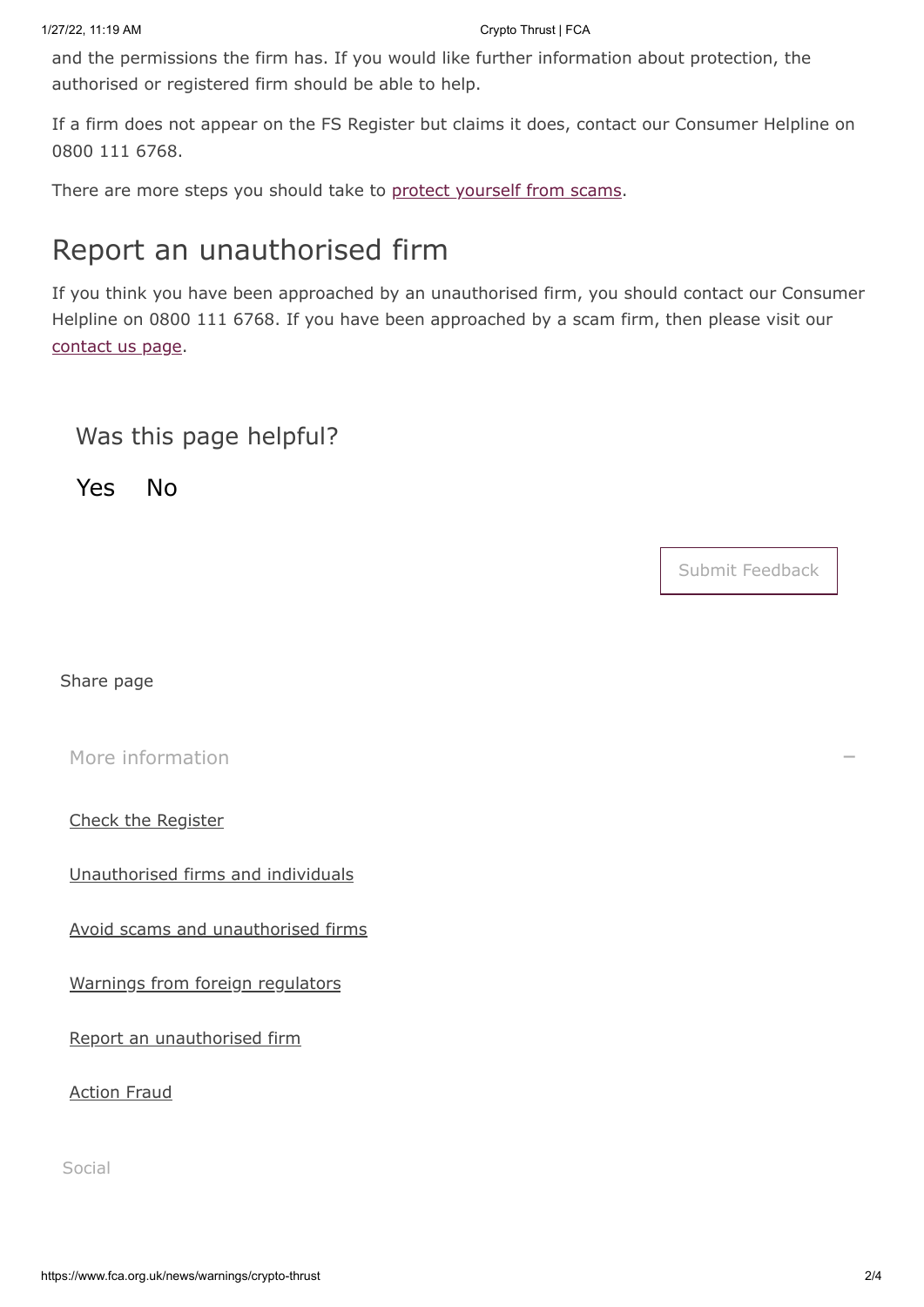[Accessibility](https://www.fca.org.uk/accessibility)

[Complain about us](https://www.fca.org.uk/about/complain-about-regulators)

[Copyright notice](https://www.fca.org.uk/legal)

[Corporate responsibility](https://www.fca.org.uk/about/corporate-responsibility)

[Cymraeg](https://www.fca.org.uk/about/cymraeg)

- [Freedom of information](https://www.fca.org.uk/freedom-information)
- [Modern Slavery and Human Trafficking Statement](https://www.fca.org.uk/about/corporate-responsibility#modern_slavery)

[Privacy](https://www.fca.org.uk/privacy)

[Sitemap](https://www.fca.org.uk/sitemap)

[Translated languages](https://www.fca.org.uk/translated-pages)

#### Registers and Systems

[Mutuals Public Register](https://www.fca.org.uk/firms/mutuals-public-register)

[Connect](https://www.fca.org.uk/firms/connect)

[FCA Handbook](https://www.fca.org.uk/about/handbook)

[Financial Services Register](https://www.fca.org.uk/firms/financial-services-register)

[RegData](https://www.fca.org.uk/firms/regdata)

Careers

[Careers home](https://www.fca.org.uk/careers)

[Early careers](https://www.fca.org.uk/careers/early-careers)

[Experienced professionals](https://www.fca.org.uk/careers/experienced-professionals)

[Search jobs and apply](https://www.fca.org.uk/careers/search-jobs-apply)

**Contact** 

FCA Head Office

12 Endeavour Square

London E20 1JN

#### **[Contact us](https://www.fca.org.uk/contact)**